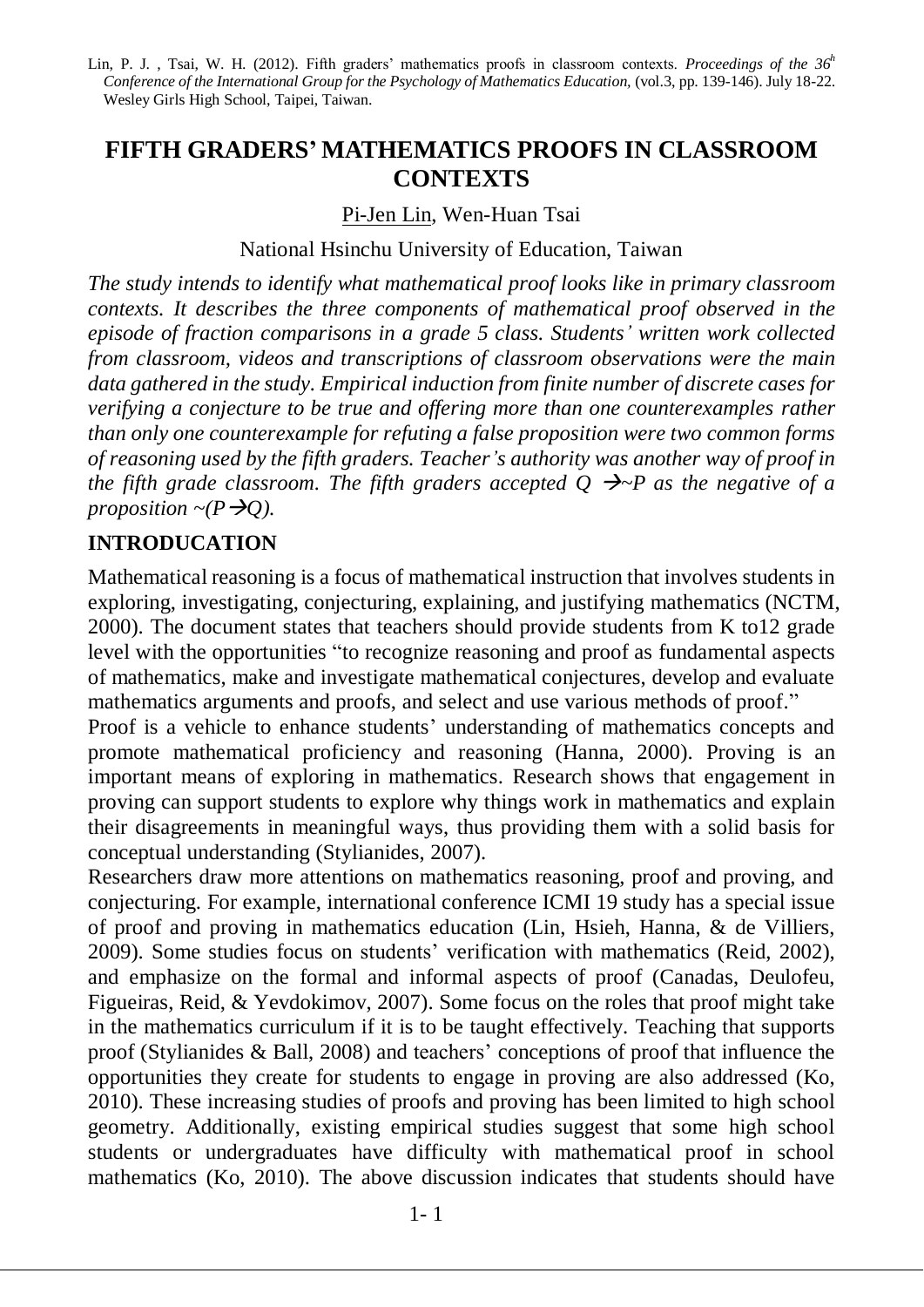early and appropriate opportunities to incorporate mathematical concepts and proof into their mathematical learning. Taking this consideration, this study encouraged elementary school teachers to provide students the opportunity to engage in proving activities. The proofs and proving were a new experience for primary school students and teachers involving in the study. Thus, this study is intended to identify what mathematical proof looks like exploring in a primary classroom context.

## **CONCEPTUAL FRAMEWORK**

Stylianides and Ball (2008) distinguish the definition of proof from two considerations: mathematics as a discipline and students as mathematical learners. From mathematics as a discipline, a proof is a mathematics argument that requires three components: a set of true statements, valid modes of argumentation, and appropriate modes of argument representation (Stylianides, 2007). According to the criteria, empirical arguments cannot count as proof at any level of schooling, because empirical arguments utilize invalid modes of argument by promoting acceptance of mathematical claims based on incomplete evidence (Stylianides and Ball, 2008).

Regarding the consideration of students as mathematical learners, proof is defined as a set of accepted statements, known modes of argumentation, and accessible modes of argument representation to a classroom community. According to the criteria, students' proofs can be distinguished into four levels (Balacheff, 1988). *Naïve empiricism* at Level 1 refers that a conjecture is true after verifying some cases. *The crucial experiment* at Level 2 involves testing a conjecture by using a special or extreme case. The distinction from Level 1 is in that the students are aware of the generality. *The generic example* at Level 3 refers to showing the truth by manipulating a representative objective. The proof is indicated by the effect of operations. Students' poof at Level 4 *thought experiment* is indicated by looking at the properties of the objectives, not at the effects of operation on the objects. The conceptual framework of this study takes the consideration of students as mathematical learners. Thus, students' proofs consist of the three components: the set of accepted statements, understandable modes of argumentation, and accessible modes of argument representations, which do not focus on correctness or success that students produced at primary mathematics classroom will be identified.

## **RESEARCH METHOD**

The proving activity described occurred in the grade 5 classroom of Lu-Lu, a teacher who participated in the first year of a three-year project that is designed to help teachers to create conjecturing tasks for engaging students in the activity of proving. Hence, the design of conjecturing tasks is new learning for Lu-Lu. Help students approaching to do valid proofs is a new experience for Lu-Lu, too.

The conjecturing task being explored was that "*2/4 is greater than 1/3, 4/5 is greater than 3/4. The teacher, Lu-Lu, finds out that both denominator and numerator of the 2/4 are greater than those of 4/5, respectively. Thus, Lu-Lu concludes: To compare any two fractions, if both denominator and numerator of the one fraction are greater than*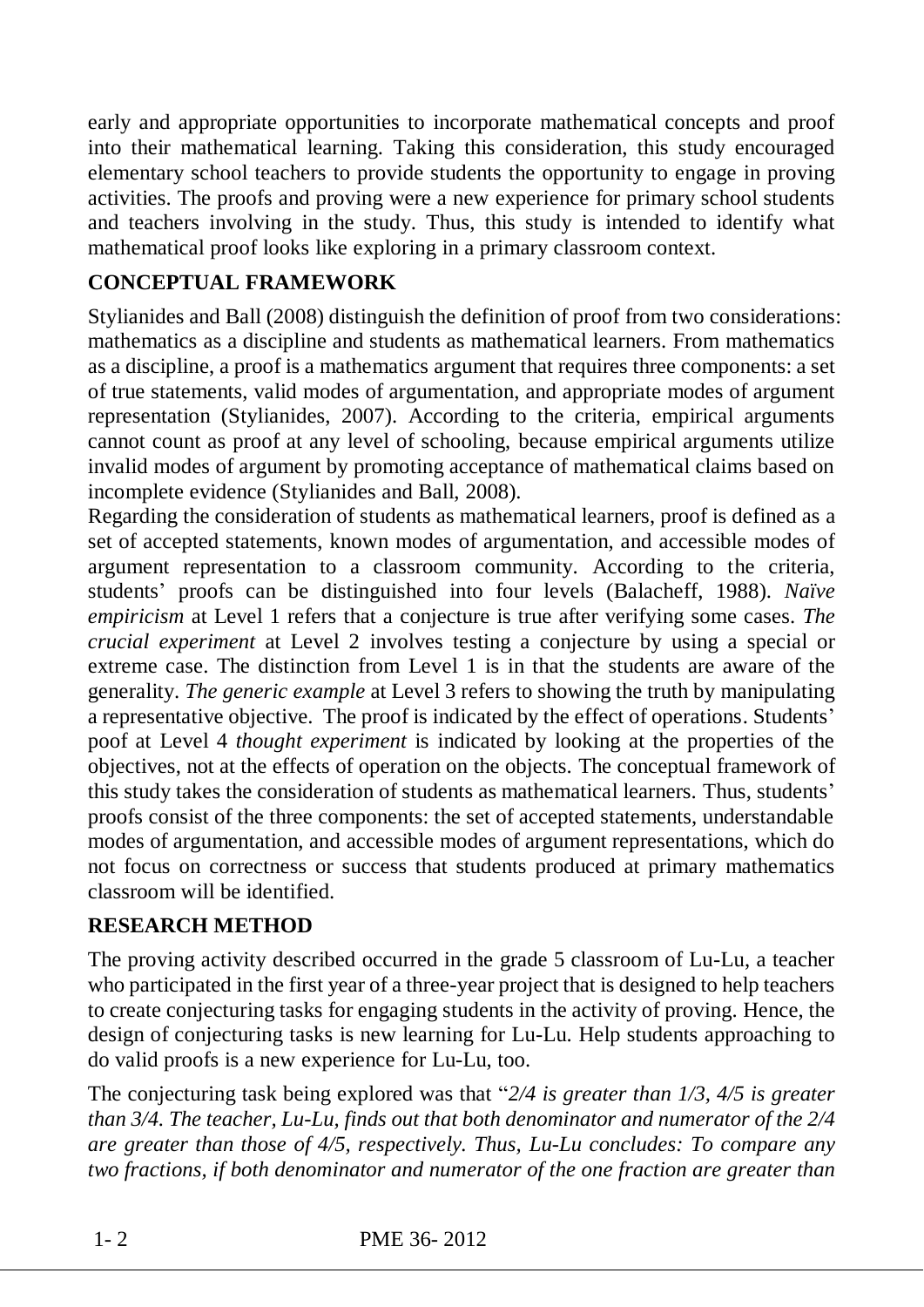*those of the other fraction, then the one fraction is greater than the other fraction. Do you agree? Why? Write down your reasons.*"

The conjecturing task being explored is to ask students to judge and verify. Lu-Lu stated that she would rather give fifth grade students two cases in advance to assist them in understanding the verbal statement than give them the proposition directly.

29 students in the class were grouped heterogeneously in groups of 4 or 5. When given the problem, students first worked independently and jotted down their solutions; then they came together in groups to compare their solutions, and last they reported to the whole class. The students were videotaped throughout their group and whole class discussion. Each student's written work was collected.

The first part in the result session was aligned to the Stylianides and Ball's (2008) three components of proof by using students' written work, videotapes of classroom observation, and transcriptions of discussion. In accordance with the three components of the proofs, the analysis of students' written solutions were first split into two piles and then a pile is assigned to each group of the two groups consisting of six school teachers studying in graduate program. Afterwards, they took turns to review the other pile for increasing the validity and reliability of analysis. The second part of the result session was from a small sampling from the whole class in order to illustrate a particular type of proving.

#### **RESULTS**

#### **The Set of Statements Accepted by the Fifth Graders**

After the task being explored, 23 (79%) students made incorrect judgement by accepting the teacher's conclusion, while only 6 (26%) students were correct by rejecting the conjecture; out of the 6 students, 3 (13%) students verified successfully.

The set of statements referred to the statements accepted by the classroom community. Replicating the teacher's statement was the most common statements accepted by those who were in favour of the conjecture. 20 students' set of arguments were *"if both denominator and numerator of the one fraction are greater than those of the other fraction respectively, then the one fraction is greater than the other fraction.".* 

Once they figured out the new cases, the equivalence of fractions regularly became as the part of their arguments consisting of a set of statements. For instance, Janice and Krin, two of the students, successfully showed their accepted statements by the classroom community as follows.

Janice's statements:

 $\frac{2}{100} < \frac{1}{2}$ , since  $\frac{1}{2} = \frac{50}{100}$ , but here 1 is not greater than 2 and 2 is not greater than 100.  $\frac{2}{1000} < \frac{1}{2}$ , since  $\frac{1}{2} = \frac{500}{1000}$ , but here 1 is not greater than 2 and 2 is not greater than 1000.  $\frac{12}{1000} < \frac{1}{2}$ , since  $\frac{1}{2} = \frac{500}{1000}$ , but here 1 is not greater than 12 and 2 is not greater than 1000. So that, I did not agree with the teacher's saying.

Krin's statements:

PME 36 - 2012 1-3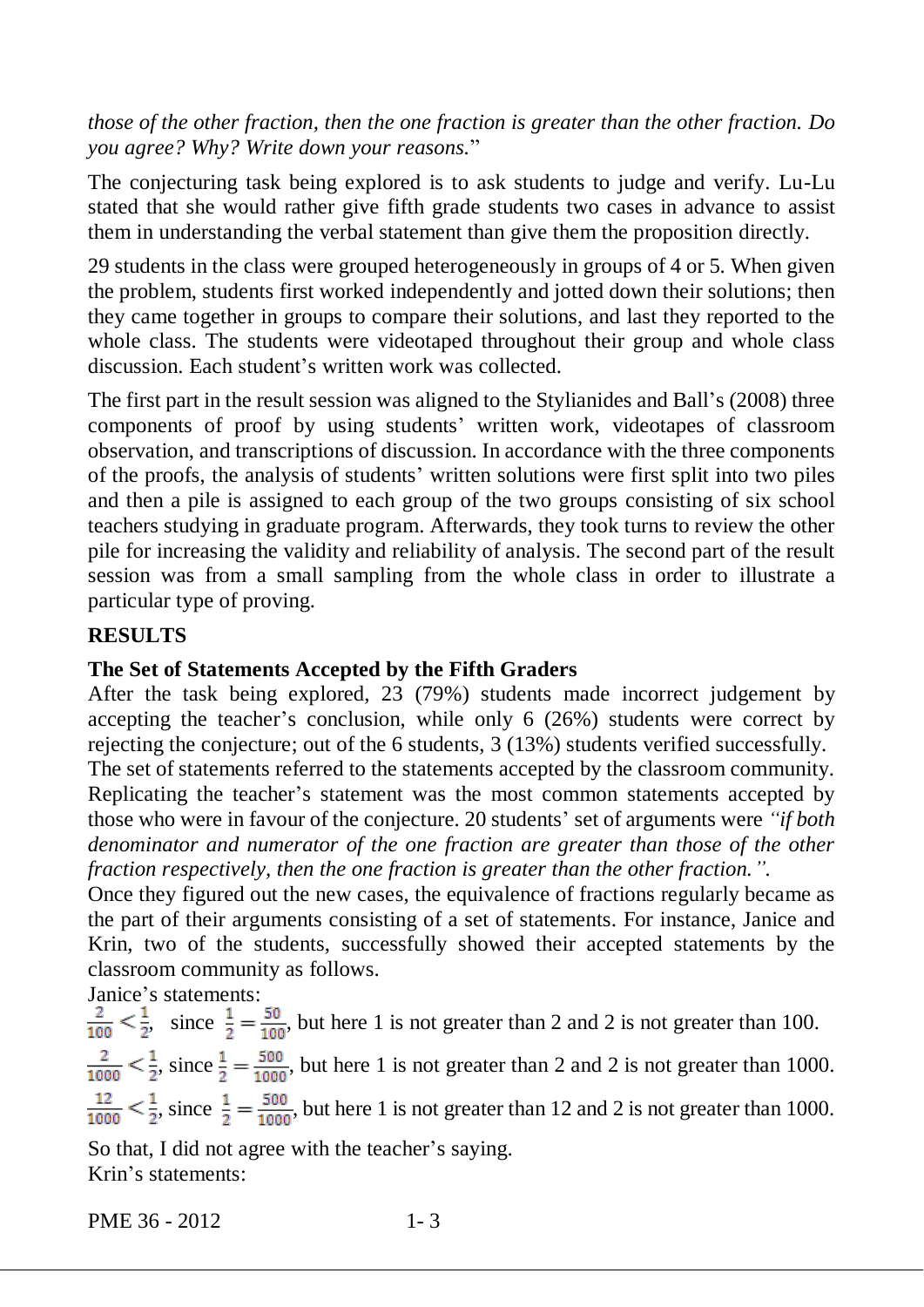$\frac{3}{6} = \frac{1}{2}$ , here 3 is greater than 1 and 6 is greater than 2, but 3/6 is not greater than 1/2  $\frac{2}{2} = \frac{3}{3}$ , here 2 is smaller than 3 and 2 is smaller than 3, but 2/2 is not smaller than 3/3.

Thus, I did not agree with what the teacher said.

The Janice's and Krin's accepted statements further indicated that the equivalence of 1/2 and 1 became mathematical cognitive tools as part of the counterexamples.

## **Modes of Argument Known by the Fifth Graders**

Overall, the modes of argument the fifth graders regularly utilized were empirical induction from finite number of discrete cases with one, two, or three for accepting a proposition and offering one more counterexamples for refuting a false proposition.

Furthermore, one or two cases for empirical induction was from their teacher offering in the task. For instance, of the 23 students' incorrect conjecture, 20 students' verifications were based on the two cases  $(2/4 > 1/3$  and  $4/5 > 3/4$ ) given by the teacher, as shown in Table 1. In addition, 3 students argued that the conjecture is true after verifying three cases ( e.g., 2/4>1/3, 4/5>3/4, 7/8> 6/7).

For the 6 students' correct judgement, they used counterexamples to refute a false proposition. Only 3 students verified successfully by utilizing a single counterexample to refute it, while 3 students did not agree that a single counterexample is sufficient to refute a false proposition. Thus, they offered more than one counterexamples (e.g., 2/4 is not greater than 1/2; 2/6 is not greater than1/2) to refute the proposition. Moreover, 1/2 and 1 as the referent points while comparing with the other fraction were more likely successful when finding out a counterexample.

## **Argument Representations Accessible by the Fifth Graders**

Modes of argument representations were the forms of expression for communicating with the classroom community. For this conjecture task involving fractions, word description was the most popular form of argument used by the fifth graders. As shown in Table 1. 22 (85%) students convinced others by using word descriptions. These students utilized the two cases  $(\frac{2}{4}, \frac{1}{5}, \frac{4}{5})$  given by the teacher to look for a pattern as

follows. (T: the teacher, Yi: a student)

16 T: Why do you agree with the statements I proposed?

17 Yi: Because for  $\frac{2}{3}$ , the denominator 4 of  $\frac{2}{3}$  is greater than 3 of  $\frac{1}{3}$ , the numerator 2 of  $\frac{2}{4}$  is greater than 1 of  $\frac{1}{3}$ . Likewise, for  $\frac{4}{5} > \frac{3}{4}$ , the denominator 5 of  $\frac{4}{5}$  is greater than 4 of

 $\frac{3}{4}$ , the numerator 4 of  $\frac{4}{5}$  is greater than 4 of  $\frac{3}{4}$ . Thus, I believe it is true.

Within the word descriptions for convincing others, 7 students combined the written words with pictorial representation and 2 students combined the words with symbols. In other words, 13 students used word descriptions only to explain the conjecture to be convinced. Additionally, 13 students also frequently used pictorial representation combining with either word descriptions or symbolic representations to explain the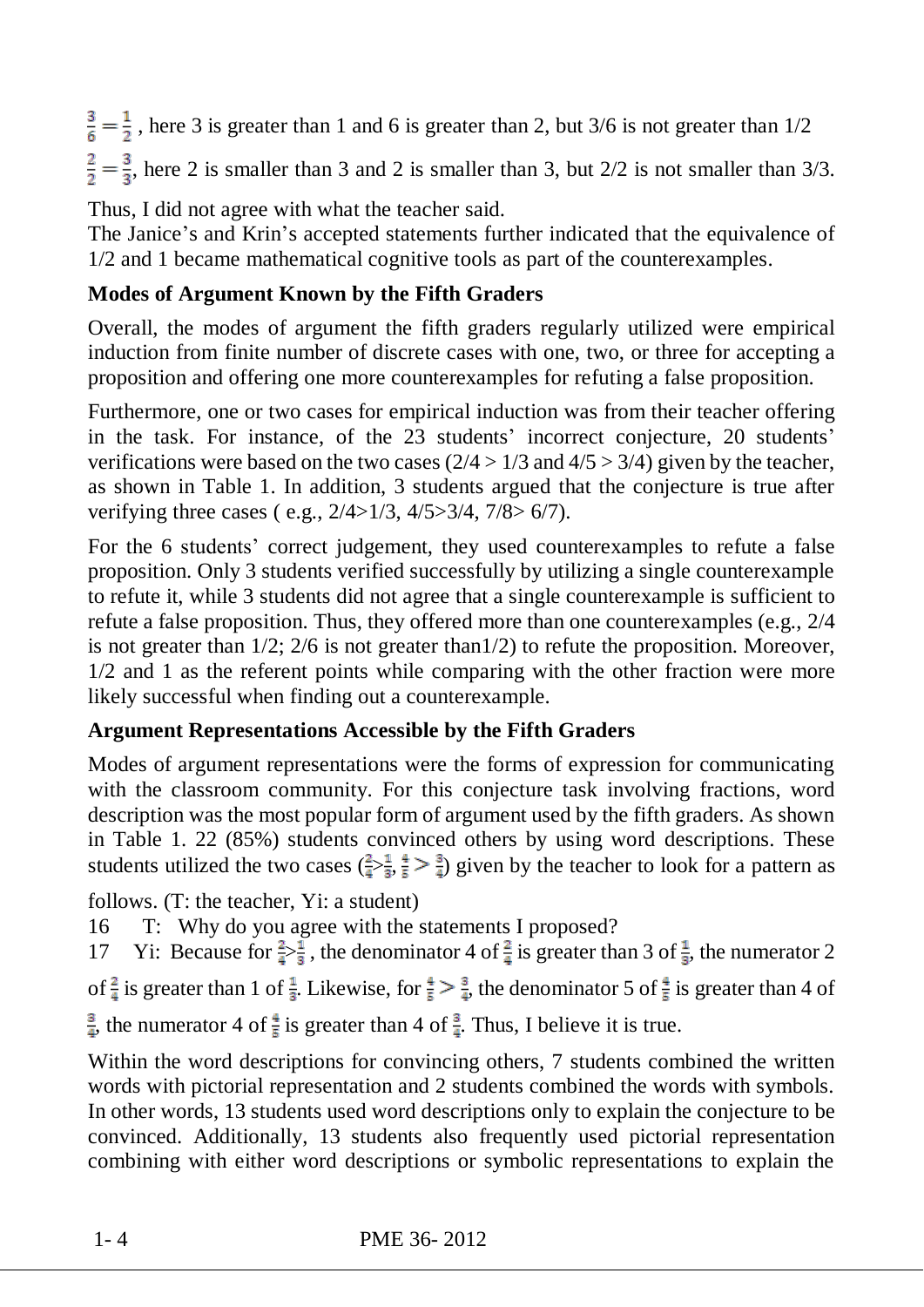|                     | Set of statements                                                                                                                                                         |                | Modes of argument           |                | Argument<br>representations |                |
|---------------------|---------------------------------------------------------------------------------------------------------------------------------------------------------------------------|----------------|-----------------------------|----------------|-----------------------------|----------------|
| Correct judgement   | Offering new cases                                                                                                                                                        | #              | Counterexamples             | #              |                             | #              |
|                     | $\frac{1}{2}$ $\frac{2}{6}$                                                                                                                                               | 1              | One case<br>$\circ$         | 3              | • word descript.            | 1              |
|                     | $\frac{2}{2}$ > $\frac{3}{4}$                                                                                                                                             | 1              |                             |                | • Pictorial                 | $\theta$       |
|                     | $\frac{1}{2} = \frac{2}{4}$                                                                                                                                               | 1              |                             |                | ∘ Symbolic                  | $\Omega$       |
|                     | $\frac{3}{6} = \frac{1}{2}$ , $\frac{2}{2} = \frac{3}{3}$                                                                                                                 | $\overline{2}$ | • Two cases                 | $\overline{2}$ | ∘ Word+Picto.               | 3              |
|                     | $\frac{2}{4} = \frac{1}{2}$ , $\frac{2}{6} < \frac{1}{2}$                                                                                                                 |                |                             |                | $\circ$ Picto.+Symb         | 1              |
|                     | $\frac{2}{1000} < \frac{1}{2}, \frac{12}{1000} < \frac{1}{2}, \frac{2}{100} < \frac{1}{2}$                                                                                | $\mathbf{1}$   | • Three cases               | $\mathbf{1}$   | $\circ$ Word+Symb.          | $\mathbf{1}$   |
|                     | Using teacher's giving<br>cases                                                                                                                                           | #              | Empirical<br>induction from | #              | Word<br>descriptions        | 12             |
| Incorrect judgement |                                                                                                                                                                           |                | One case<br>$\circ$         | $\Omega$       | Pictorial                   | $\Omega$       |
|                     | $\frac{2}{4}$ > $\frac{1}{3}$ , $\frac{4}{5}$ > $\frac{3}{4}$                                                                                                             | 20             | • Two cases                 | 20             | Symbolic                    | 1              |
|                     | Offering new cases                                                                                                                                                        |                | • More than two             | 3              | Word+Picto.                 | $\overline{4}$ |
|                     | $\frac{2}{4}$ > $\frac{1}{3}, \frac{4}{5}$ > $\frac{3}{4}, \frac{7}{8}$ > $\frac{6}{7}$                                                                                   | 1              | cases                       |                | Picto.+Symb.                | 5              |
|                     | $\frac{4}{6}$ > $\frac{1}{2}$ , $\frac{6}{8}$ > $\frac{2}{4}$ , $\frac{4}{8}$ > $\frac{1}{4}$<br>$\frac{8}{10}$ > $\frac{8}{5}$ , $\frac{4}{5}$ > $\frac{9}{10}$<br>10000 | $\mathbf{1}$   |                             |                | Word+Symb.                  | 1              |

comparison of the two pairs of fraction given by the teacher.

#: the number of students

Table 1: Fifth graders' proofs of the given conjecturing task.

# **Many Fifth Graders Accepted the "** $\sim$  **(P** $\rightarrow$ **Q) is (Q** $\rightarrow$  $\sim$ **P)**

During engaging the proving activity, Wei, one of the students who did not agree with the statements the teacher proposed, revised the original proposition to "*if the differences of denominators and numerators of two fractions are equal to 1,* (P), *then the one fraction with greater denominator or numerator is greater than the other fraction.*"(Q), represented as  $P\rightarrow Q$ . The teacher stated that she was not sure at that moment whether the proposition is true when we discussed right after the classroom observation. Immediately, the teacher invited all of the students to judge and justify if Wei's statements is true or false.

24 of 29 students engaged in previous activity of proving realized that to verify the false proposition is to find counterexamples. Hence, they tried hard to find counterexamples to verify the false proposition. 12 of them did not recognize that a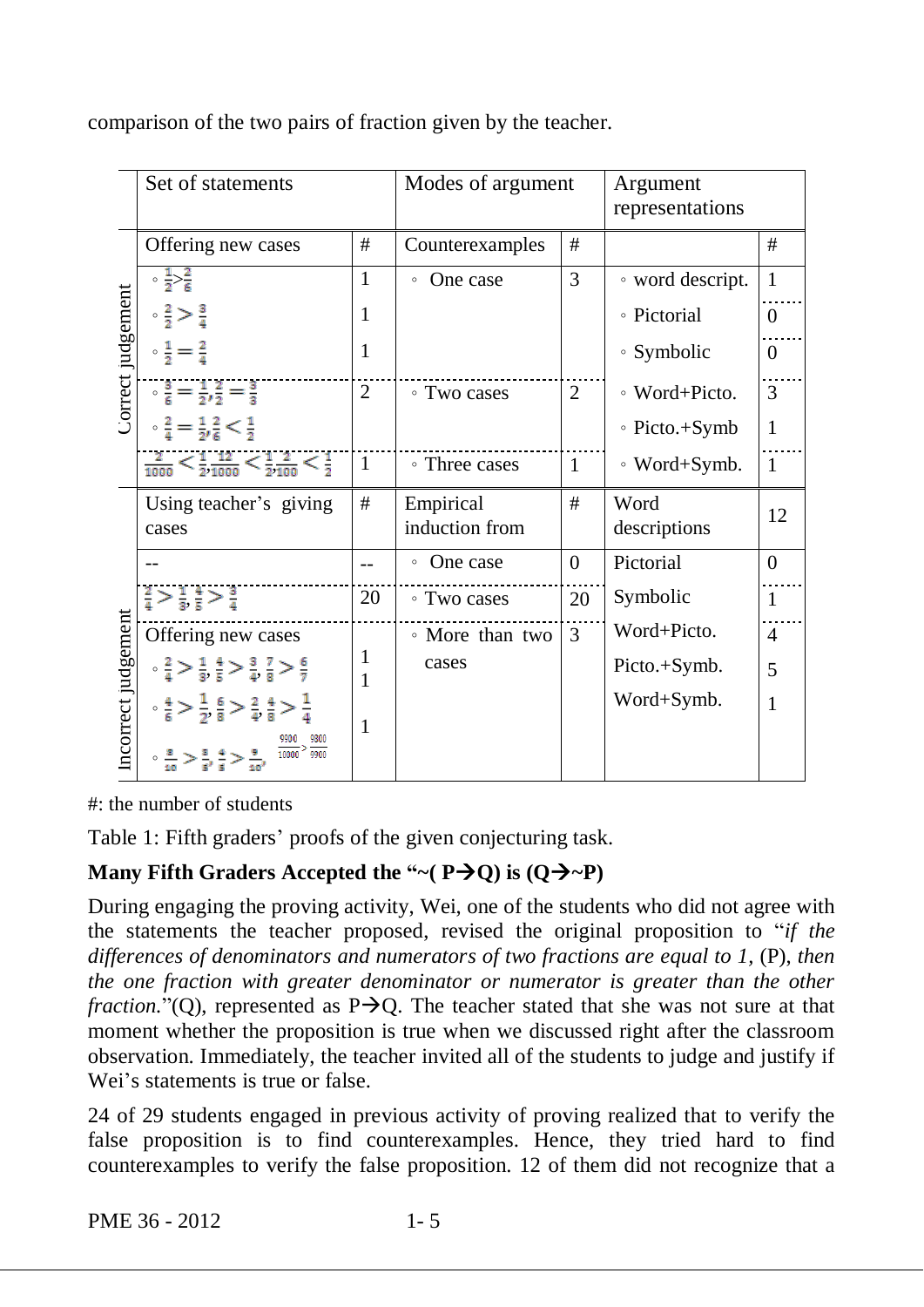counterexample is sufficient to verify a false proposition. Most of the students attempting to figure out the counterexamples accepted that the negative of the false proposition ( $\sim (P \rightarrow Q)$ ) is Q  $\rightarrow \sim P$  instead of P $\Lambda \sim Q$ . That is, most of the students accepted that the negative of the proposition "*if the differences of denominators and numerators of two fractions are equal to 1,* (P), *then the one fraction with greater denominator or numerator is greater than the other fraction.*"(Q)," became as "*if one fraction is greater than the other (Q), then the differences of the denominators and numerators of two fractions respectively are not always equal to 1 (~P).*" Four students, S3, S6, S17, and S29, displayed their statements on their worksheets as follows.

- S3: The counterexamples are  $8/10 > 3/5$ ,  $6/9 > 1/3$ , but the differences of denominator and numerator 8, 3 and 10, 5 of one pair (8/10, 3/5) are not equal to 1. Likewise,  $6-1=5$ ,  $9-3=6$  in the other pair, both 5 and 6 are not equal to 1, either.
- S6: 4/6>1/2, 6/8>2/4, 4/8>1/4, but the difference of denominator and numerator in each pair of fractions is not equal to 1.4-1=3, 6-2=4; 6-2=4, 8-4=4; and 4-1=3,  $8-4=4.$
- S17: 2/2=3/3. The difference of denominators of the two fractions is equal to 1, and the difference of numerators of the two fractions is equal to 1, too. But 3/3 is not greater than 2/2.
- S29: 99/100<98/99. The difference of denominators of two fractions, 100-99=1, is equal to 1. The difference of numerators of two fractions, 99-98=1, is equal to 1. But 99/100 is not greater than 98/99.

The common error of the students S3, S6, and S29, for verifying the false proposition displayed that the negative of "if P, then Q", i.e.,  $\sim$  (if P, then Q) is "if Q, then  $\sim$  P". That is, given two pairs of fraction comparisons, such as  $S_3$ 's two pairs  $(8/10>3/5, 6/9>1/3)$ , they do not satisfy the condition: the differences between two denominators and two numerators of the pair of fractions are equal to 1. The episode further showed that fifth graders' failed in refuting a false proposition in that they accepted " $\sim (P \rightarrow Q) \equiv$  $Q\rightarrow P''$ .

Furthermore, S29's statements revealed that she did not have a correct knowledge of comparing two fractions with unlike denominators. The result also indicted that without solid mathematical concepts, it is impossible for students to engage a valid mathematical proof.

For S17's arguments, he perceived with finding a counterexample to refute the conjecture. That is, an existed a case, 3/3 is not greater than 2/2, but it does satisfy the condition: the difference  $(3-2=1)$  of two denominators and the difference  $(3-2=1)$  of two numerators in these two fractions are equal to 1. Thus, this counterexample resulted in some of the students in the class to revise the proposition proposed by Wei. They further stated that they must be proper fractions.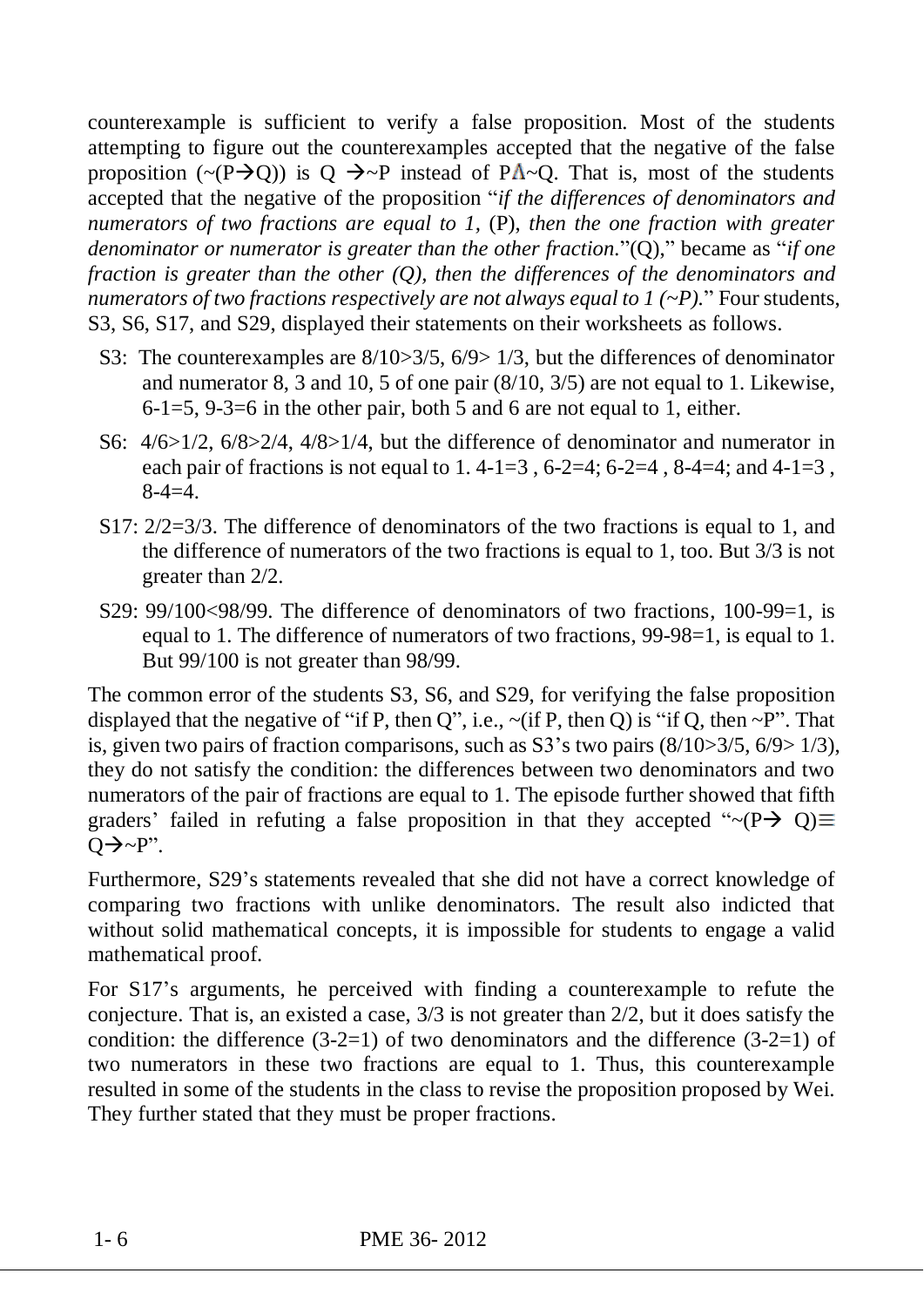## **CONCLUSION AND DISCUSSION**

Relying on the three components of mathematical arguments, the first component of proof suggested by Stylianides and Ball's (2008), the result of the study suggested that only 26 % of the fifth graders were readily to offer successful new cases as the set of mathematics arguments. It seems that the successful new cases they were more likely to provide were the equivalent fractions of 1/2 and 1.

Regarding the modes of argument as the second component of proof, the result of the study indicated that empirical induction from finite number of discrete cases for verifying the task and offering more than one counterexamples for refuting a false proposition were the most two popular forms of reasoning used by fifth graders. Only about 10% of the fifth graders accepted that a single counterexample is sufficient to refute a false statement. This finding of the study becomes a literature of Reid and Knipping's (2010) reviewing that many secondary students do not accept counterexamples as refutation. The level of fifth graders' proof was characterised at Balacheff's (1988) first level, naïve empiricism.

In addition, making reference to an authority (the teacher) was also popular method of verification of the fifth graders. The result is consistent with Reid's study (1995). The result also showed that almost fifth graders' accepted the truth of " $\sim (P \rightarrow Q) \equiv Q \rightarrow \sim P$ ".

With respect to the third component of proof, the result of the study displayed that word description and it combines with pictorial representation were regular two representations of modes of argument used by the fifth graders.

The study suggested that knowledge of students' mathematics concepts and teachers' knowledge of mathematics embedded in the conjecturing tasks were two essential factors of affecting fifth graders' proofs and proving. Without solid mathematical concepts underpinning the arguments, it is impossible for students to produce logical proofs. The episode reported in the study showed that the teacher did not recognize whether Wei's statements were true or false. It leaded to the teacher's uncertainly to when and where to terminate students' discussions. The finding of the study supported Stylianides and Ball's (2008) claim. Unless the teacher had a good understanding of general rules of the comparison of fractions and sound knowledge of proof, we cannot expect that she was able to effectively promote proving. Helping teachers to assist students in engaging activities of valid proofs and proving is the purpose of the further study.

#### **ACKNOWLEDGEMENT**

The paper is based on the data as part of the research project of "The study of in-service primary teachers' professional development in designing conjecturing activity" Granted by National Science Council, Contract No. : NSC 100-2511-S-134 -006  $-MY3$ .

## **REFERENCES**

Balacheff, N. (1988). Aspects of proof in pupils' practice of school mathematics. In D. Pimm

PME 36 - 2012 1-7